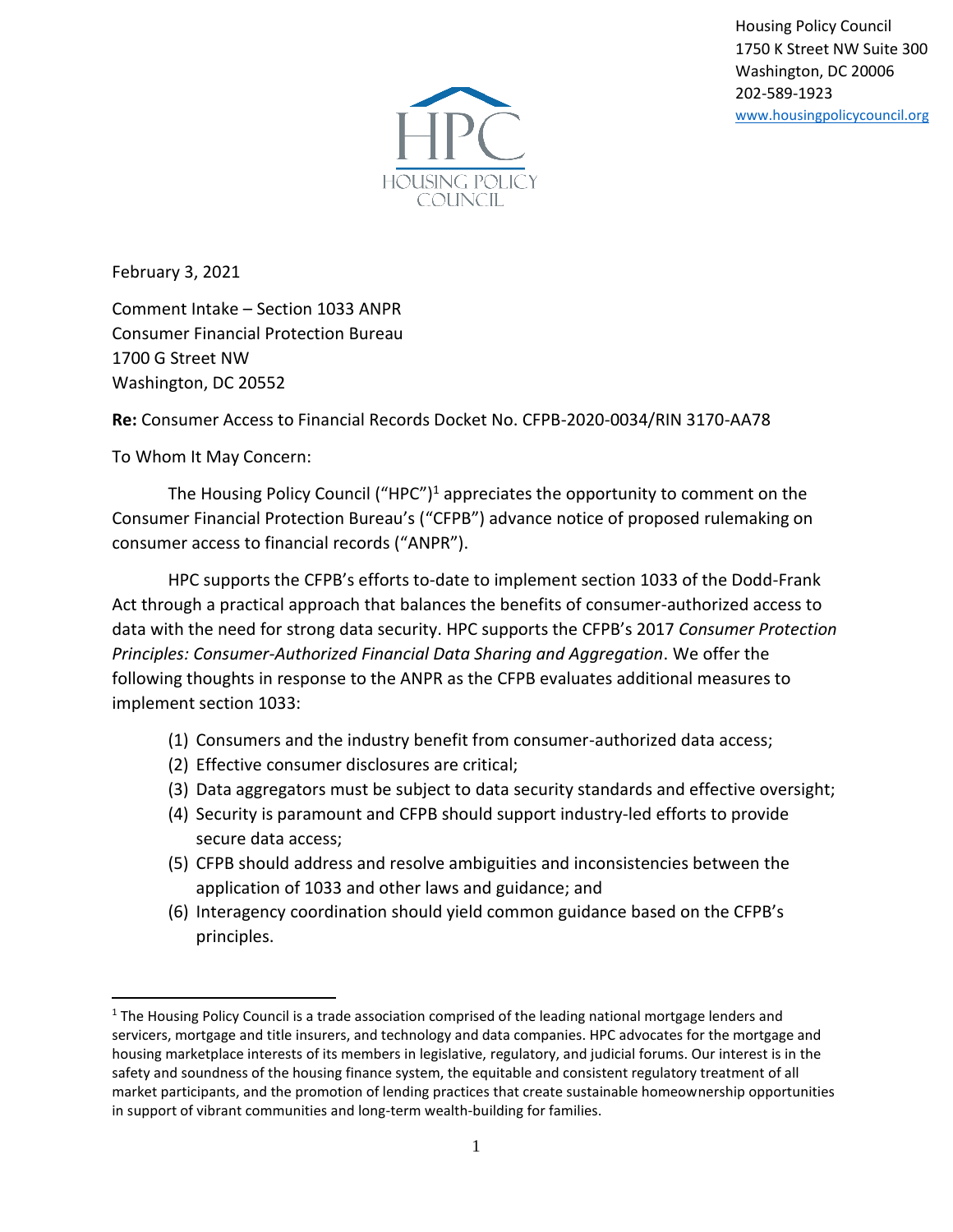## *Consumers and the Financial Services Industry Benefit from Consumer-Authorized Data Access*

HPC agrees with the CFPB that consumer-authorized data access and use offer a promising opportunity for continued innovation in consumer lending and enhancements to consumer financial products and services. As a trade association representing many of the largest mortgage originators, servicers, insurers, and service providers, one of HPC's goals is to foster such innovation to improve the customer experience, risk management practices, and operational efficiencies, all of which may help to expand consumer access to affordable credit. HPC members include entities that are data holders as well as data users, and, as such, we understand the potential consumer benefits from accessing financial data.

For example, accessing and using consumer bank account data, could enable a gradual evolution to a more practical form of cash flow underwriting, an approach that generates a more accurate assessment of the household financial profile, especially for those consumers that may lack traditional credit scores or have a thin credit file. With such information, creditors can make more informed underwriting and credit decisions, capturing and evaluating net income and obligations for each customer in real-time, rather than gross income based on annual tax return data. Net or cash-flow credit insights could result in a fuller and more accurate understanding of a borrower's credit risk.

This and other innovations, made possible through the use of consumer-authorized data access, have the potential to unlock credit access – a benefit for the consumer and all stakeholders involved in credit decisioning and management of credit risk. However, it is critical that the broad access to and use of this data in consumer lending be accompanied by strong security measures and structures to protect the integrity of the process and the reliability of the data.

## *Effective Consumer Disclosures are Critical*

Consumer-authorized data access can advance responsible innovation in consumer lending and increased access to affordable credit only if such access is tied to clear disclosures for consumers. A consumer needs to understand what data she is authorizing a third party to access, how the third party will use that data, and whether such data will be shared with additional parties. Informed consent is critical to this understanding and agreement, which should serve as an underpinning for consumer-authorized data access; explicit identification of what data, for what purpose, and the time frame for access to that data within the disclosures would help ensure consumer understanding.

## *Data Aggregators must be Subject to Data and Security Standards and Effective Oversight*

Consistent with clear disclosures, the data aggregator should only be permitted to access the specific and limited data set needed for a specific transaction, for a limited period of time.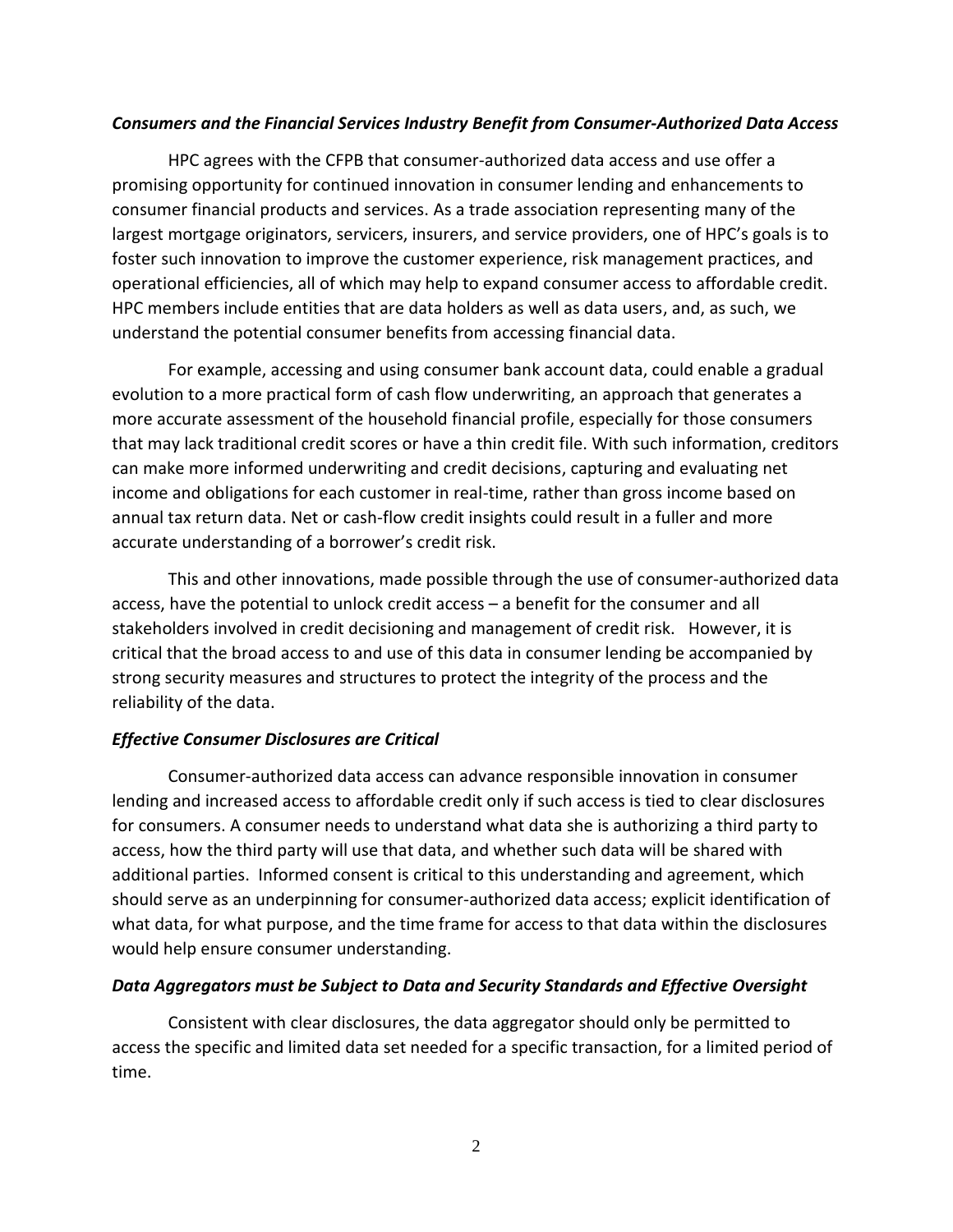Additionally, data aggregators should be subject to security requirements that are no less stringent than the data security standards of the data holder. This is in line with the CFPB's principle to ensure that consumer data are accessed, stored, used, and distributed securely. Security should travel with the data, regardless of the type of entity transferring, holding, or using it. A consumer's data must be secure throughout its lifecycle, and that can only happen if the entire data ecosystem is subject to appropriate and stringent data security standards.

Additionally, we encourage the CFPB to promulgate a rulemaking delineating the CFPB's supervisory authority over larger participants in the data aggregator market. The CFPB can conduct comprehensive and effective oversight of the entities that hold vast amounts of consumer data.<sup>2</sup> Employing this authority will establish both appropriate standards and enforcement mechanisms to protect the data as well as prevent data breaches and unauthorized use of the data. Proactive supervision and oversight of these critical industry participants is preferable to after-the-fact enforcement actions for a data breach, at which time the damage to the consumer has been done and is irreversible.

# *Security is Paramount, and CFPB Should Support Continuation of Industry-Led Efforts to Provide Secure Data Access*

Data protection is imperative to consumer-authorized access to financial data. The transfer of data between entities presents security risk, which is more pronounced with "screen scraping" and credential-based approaches to access. The financial services industry has made great progress in the development and adoption of technological solutions that safeguard data in the transmission process. Under the leadership of the Financial Data Exchange ("FDX"), the industry created an Application Programming Interface ("API") that has enabled companies to move away from credential-based access and "screen scraping." HPC commends the financial services industry for development of this API-based access and asks that the Bureau allow for and support the continuation of this good work. Ensuring the data is securely transferred between entities mitigates the security risk by limiting the access to only the data that is required for the transaction, in an electronically auditable manner.

We ask the CFPB to support these efforts by ensuring that any future rulemaking or guidance explicitly permit ongoing innovation and evolution in this work and avoid overly restrictive or prescriptive requirements. CFPB can help the industry and data sharing ecosystem mature and allow more innovation by continuing with the existing "principles-based" approach to consumer-authorized data access.

 $2$  E.g., In January 2020, Plaid stated that 25% of people in the United States with bank accounts have connected to Plaid through an app. (Kate Rooney, *Visa to acquire Plaid, the fintech powering Venmo and other banking apps, in \$5.3 billion deal*, CNBC (Jan. 13 2020), [https://www.cnbc.com/2020/01/13/visa-to-acquire-plaid-the-fintech](https://www.cnbc.com/2020/01/13/visa-to-acquire-plaid-the-fintech-powering-venmo-and-other-banking-apps-for-5point3-billion.html)[powering-venmo-and-other-banking-apps-for-5point3-billion.html.](https://www.cnbc.com/2020/01/13/visa-to-acquire-plaid-the-fintech-powering-venmo-and-other-banking-apps-for-5point3-billion.html)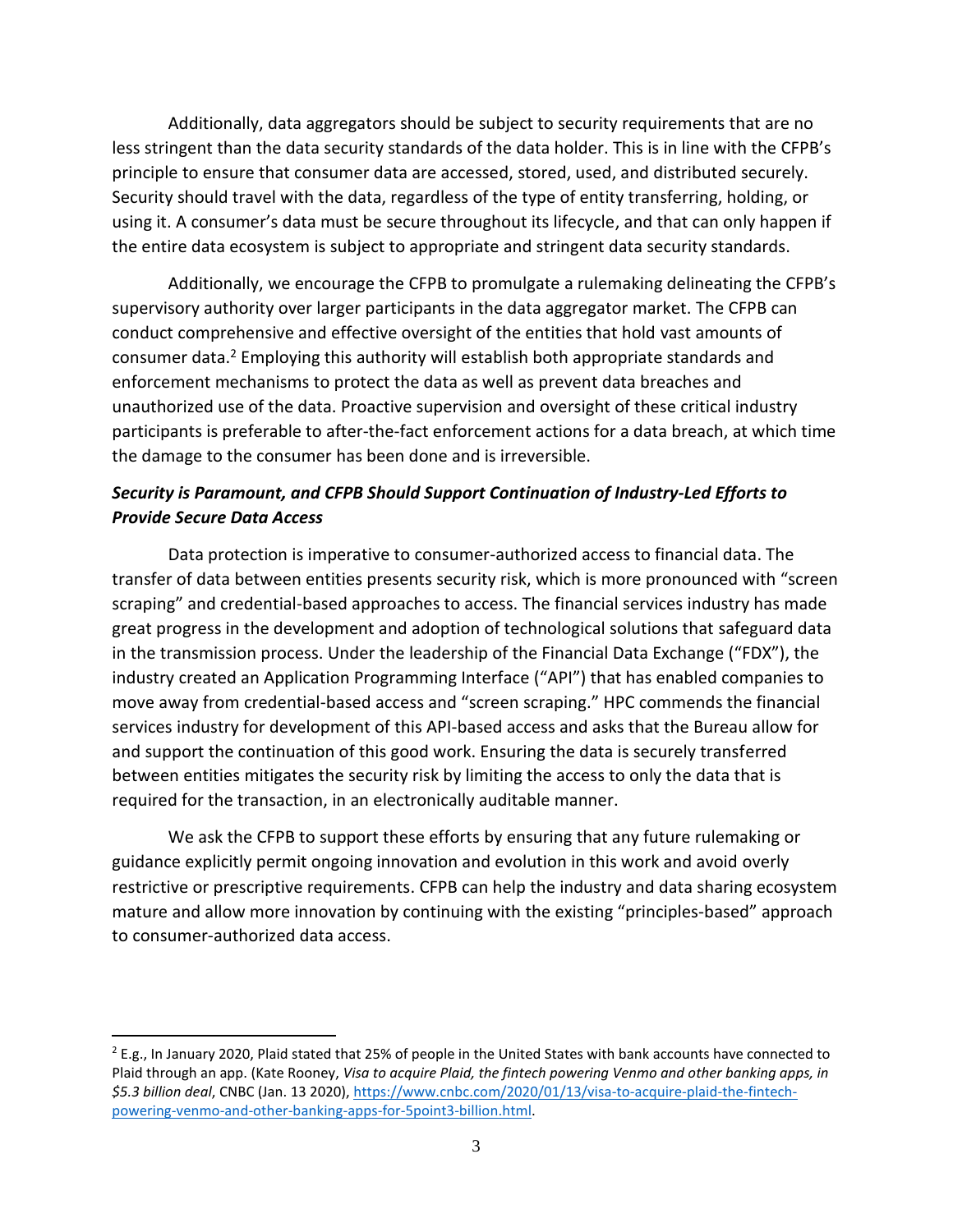### *CFPB Must Resolve Ambiguities in Other Laws and Guidance*

In considering the implications of consumer-authorized data access, the CFPB will need to resolve ambiguities between 1033 and the application of other consumer financial laws. A number of these ambiguities were highlighted in the CFPB's February 2020 symposium on section 1033.

For example, outstanding questions remain on the potential application of the Fair Credit Reporting Act for those engaged in the provision of consumer-authorized data access. The creditor that provides the data at the consumer's request is not a data furnisher and yet, the literal text of FCRA could be misconstrued or misinterpreted to suggest as much. We strongly believe that such a result is not in line with the language or intent of FCRA. The CFPB has the authority to clarify this, and we ask the agency to do so. Providing data to a third party at the consumer's request should not invoke such treatment under the FCRA, and to say otherwise likely will hinder the intent of section 1033.

Another area in need of CFPB clarification is liability under Electronic Fund Transfer Act and Regulation E. If there is an unauthorized transaction that relies on information released via consumer-authorized data access, there is ambiguity as to the responsible party. We ask that the CFPB clarify Reg E to ensure that the liability travels with the data and resides with the parties responsible for safeguarding data from retrieval through transit, for the full period during which that party maintains the data. This delineation would improve consumer protection and further the CFPB's principle regarding ability to dispute and resolve unauthorized access, that "parties responsible for unauthorized access are held accountable for the consequences of such access."

Separately, we ask that CFPB, in coordination with the federal banking agencies, clarify that the relationship between a data holder and a data aggregator is not a third-party service provider relationship subject to the Bank Service Company Act and the various agencies' guidance. Data aggregators are authorized by, and act on behalf of, consumers, not the data holder. The agreements that data holders enter into with data aggregators is focused on reducing the risk to that data, but this is not a traditional service provider relationship; the data aggregator is not performing a function or service on behalf of the data holder. We ask the CFPB to work with the federal banking agencies to confirm this understanding.

We encourage CFPB to resolve these ambiguities using the many tools at its disposal, including rulemakings, guidance, advisory opinions, and no action letters, as appropriate.

### *Interagency coordination should yield common guidance based on the CFPB's principles*

In furthering section 1033, we ask CFPB to consult with the federal banking agencies and the Federal Trade Commission ("FTC"). As we noted above, HPC is supportive of the CFPB's principles on data sharing and aggregation. Those principles should be used by the CFPB and the other federal agencies as the foundation of joint guidance on consumer-authorized data